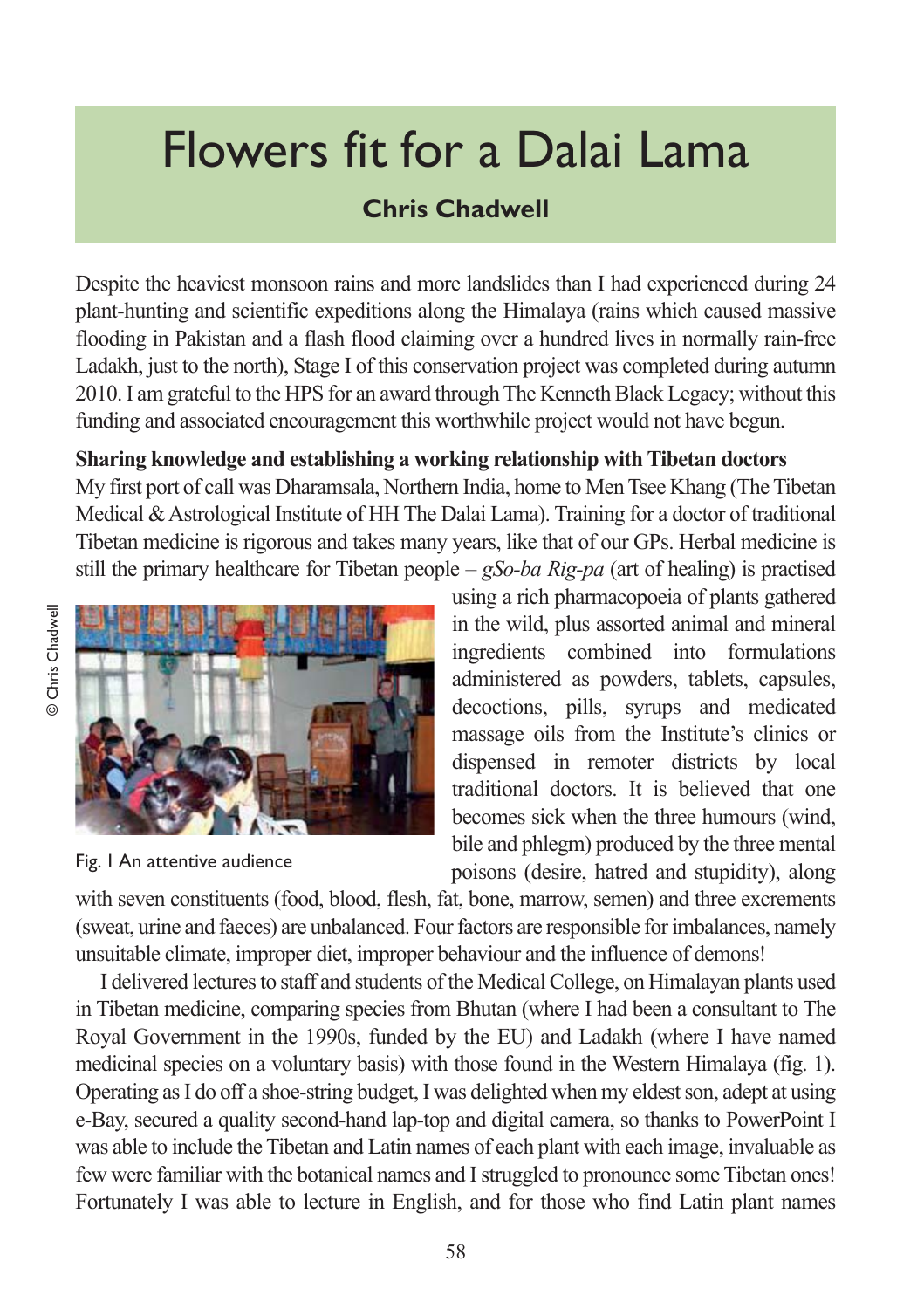troublesome, may I stress their value, as without an international botanical language how would we communicate our judgements on the ornamental merit or cultivation requirements of a particular specimen in our gardens? Unless one can compare true like with like, such observations lead to much confusion and no little dispute!

My lectures were thankfully very well received, thanks in part to stories about noteworthy 'herbs' such as Cordyceps sinensis (known as *Caterpillar Fungus*, which is not a plant at all but a moth caterpillar infected by a fungus), the sale of which has raised millions for the Maoist

cause in Nepal, and *Ephedra gerardiana* (Joint Pine), recognised for millennia in China as an asthma treatment, containing an alkaloid for which Maradona tested positive.

Later, Mrs Urvashi Suri, daughter of the late Prem Nath Kohli, an Indian forestry officer turned horticulturist and conservationist, presented a Kohli Memorial Gold Medal on behalf of The Sino-Himalayan Plant Association (of which I am founder and editor) in recognition of the significant contribution of the Institute's staff, past and present, to the study of flora used in Tibetan medicine (fig. 2).



Fig. 2 Presentation of the Kohli Memorial Gold Medal

#### **The case for cultivation: inspection of the herb garden, Dharamsala**

There has been concern about the conservation of these 'medicinal' species for some time. Tibetan doctors are fully aware of the dangers – it is not just the sustainability of collecting directly from the wild (especially where the roots of medicinal species are required), but also destruction of habitat.

Space is strictly limited on the site, with plots of level ground at a particular premium, so what can be spared for the Herb Garden is minimal. Furthermore, the modest elevation (c.1600m) means that few genuinely 'Himalayan' species are suited to that climate. An exception is the tall, adaptable *Inula racemosa*, which displays showy golden-yellow flowerheads; its rhizome alleviates shoulder and neck pain. Many higher-altitude species have been tried and failed – though I suspect a few more could survive, if raised by seed, a conservationfriendly method allowing more gradual adjustment than transplanting roots. There is no tradition of cultivating *Sgaos-men* (high-altitude plants, which would qualify as hardy in the UK) anywhere in the Himalaya, so even basic gardening techniques are unknown to most traditional doctors. On the other hand, *Throgs-men* (low-altitude plants), which include familiar culinary items such as ginger and pomegranate, are widely grown in tropical and sub-tropical climes.

Much better results have been achieved at the Institute's nursery in Ladakh where some 40 typically Tibetan borderland species are undergoing trials, and Eastern Himalayan species have been successfully raised on land near Darjeeling, Kalimpong and Gangtok (Sikkim).

I spent some time in the herbarium assisting the Director, Dr Norbu, with plant identification, and at his request I will return in August, prior to my expedition to Ladakh. This will lead to further contact with members of staff specifically involved in existing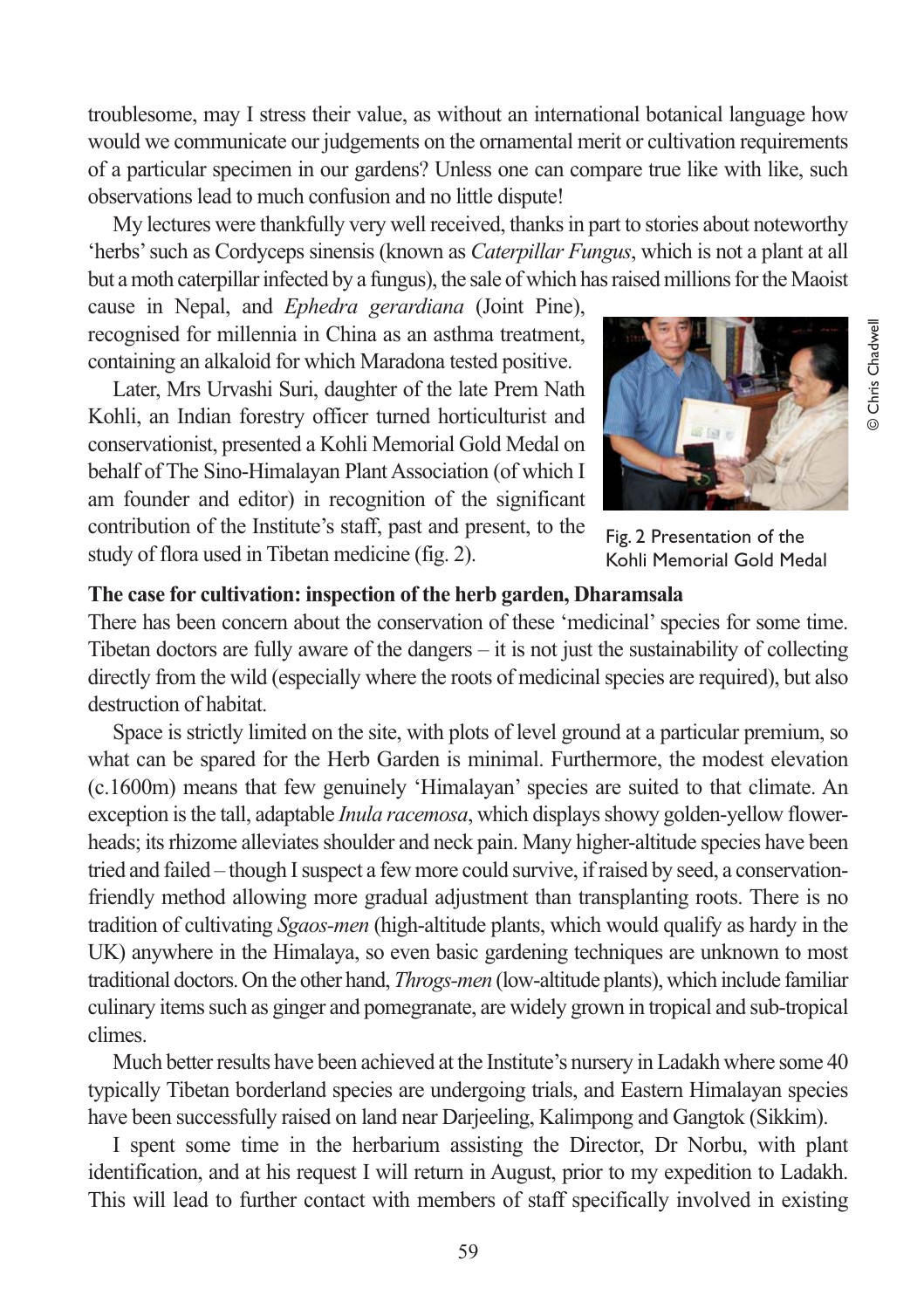cultivation projects. Following visits to various nurseries and trial grounds, I'll be able to make suggestions and recommendations, in reports and illustrated lectures.

It is essential that any advice should build upon existing trials and be consistent with traditional practices. Too often, Western 'experts' fly in briefly on major projects, hastily compose reports suggesting 'improvements' from their perspective, based solely upon 'best practice' in the West. Whilst good on paper, if few of their recommendations are adopted there is little to show for it! Better to make slow, steady progress on a small scale, over several years, which is respectful to the Tibetan way of doing things.

#### **Collection of seed from hardy perennials**

I concentrated on what I describe as 'woodland' and 'open location' herbaceous perennials in the forests and on mountain slopes in the Western Himalaya above 2000m. A good selection was collected from specimens which should prove to be garden worthy though, as always with fresh introductions, an element of experimentation is involved. Most are little known in cultivation and it should be recognised that populations in the wild exhibit considerable variation, such that seedlings raised may exhibit different degrees of ornamental merit.

Seed was sent to the HPS Seed Distribution for specialist groups and experienced growers who we hope will in due course donate seed from the plants raised to the Distribution. The growers will also add to knowledge on cultivation, which I can pass on to Tibetan doctors. It's particularly useful to know what happens several years on. Most records are limited to



Fig. 3 *Arisaema jacquemontii*



Fig. 4 *Geranium wallichianum*

germination results during the first year after sowing, as methodical records over a longer period require careful labelling of each pot with both the collector's abbreviation (in this case CC) and collection number. Please note, the collectors' numbers are not an ego trip but essential for long-term record keeping, not to mention corrections to identification.

The vast majority of 'Himalayan' hardy plants which grace our gardens have a

medicinal use e.g. the roots of *Persicaria affinis* (formerly *Polygonum affine*) are used in formulations against lung disorders. I saw it growing gregariously in clumps on rocky ground, seemingly by the million, the rich red autumn foliage rivalling any of the varieties in cultivation, but not a viable seed could be found!

Noteworthy herbaceous perennials at the fruiting stage during the expedition included: *Arisaema consanguineum* (impressive, numerous narrow leaflets); *Arisaema jacquemontii*(fig. 3) (likely to prove one of the toughest, able to cope with minimal shade); two forms of *Geranium*